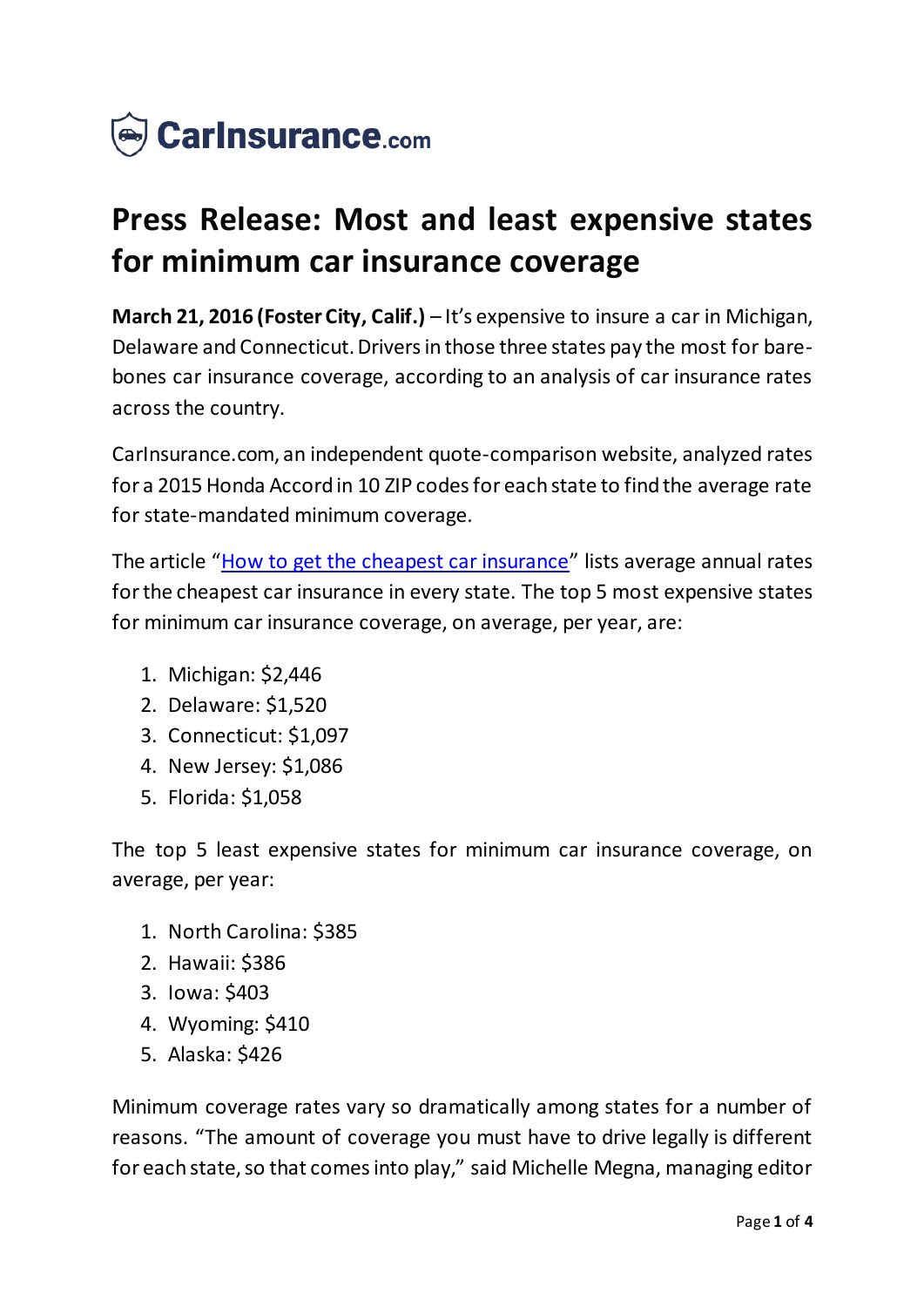of CarInsurance.com. "Also, some states have more urban areas and more accidents, or more uninsured drivers than others, so the risk to the insurer is higher in those states. That means rates would generally be higher in those states, too. Finally, each company uses its own formula to set rates, which is why policy costs vary so much regardless of the level of coverage you get."

## **Liability insurance: the basics of bare-bones coverage**

Each state sets the minimum amount of car insurance you must have to drive legally. Laws vary by state, but typically the cheapest car insurance you can get is liability insurance at your state mandated limits.

This will cover others' medical expenses and property damage up to amount of the coverage. Liability limits are usually written like this: 30/60/25. In this example, using North Carolina minimum requirements, the numbers show coverage that would pay:

- Medical expenses of up to \$30,000 per person
- Medical expenses up to \$60,000 per accident
- Up to \$25,000 for property damage

### **Cheap car insurance: 3 scenarios when it makes sense**

"Buying minimum car insurance coverage isn't usually a wise strategy because the amount of protection is very low," says Megna. "Even a minor accident can put your home and savings at risk because you will have to pay out-of-pocket for damages beyond what your insurer pays out. Still, there are times when bare-bones coverage will suffice. The smart driver knows what those are."

Here are three scenarios in which having minimum coverage may be a good choice:

#### **1. Your car is old and not very valuable.**

Collision and comprehensive coverages are optional. Collision pays to fix your car if you're in an accident. Comprehensive pays for damage from fire, floods, fallen objects, animal strikes, vandalism and to replace stolen cars.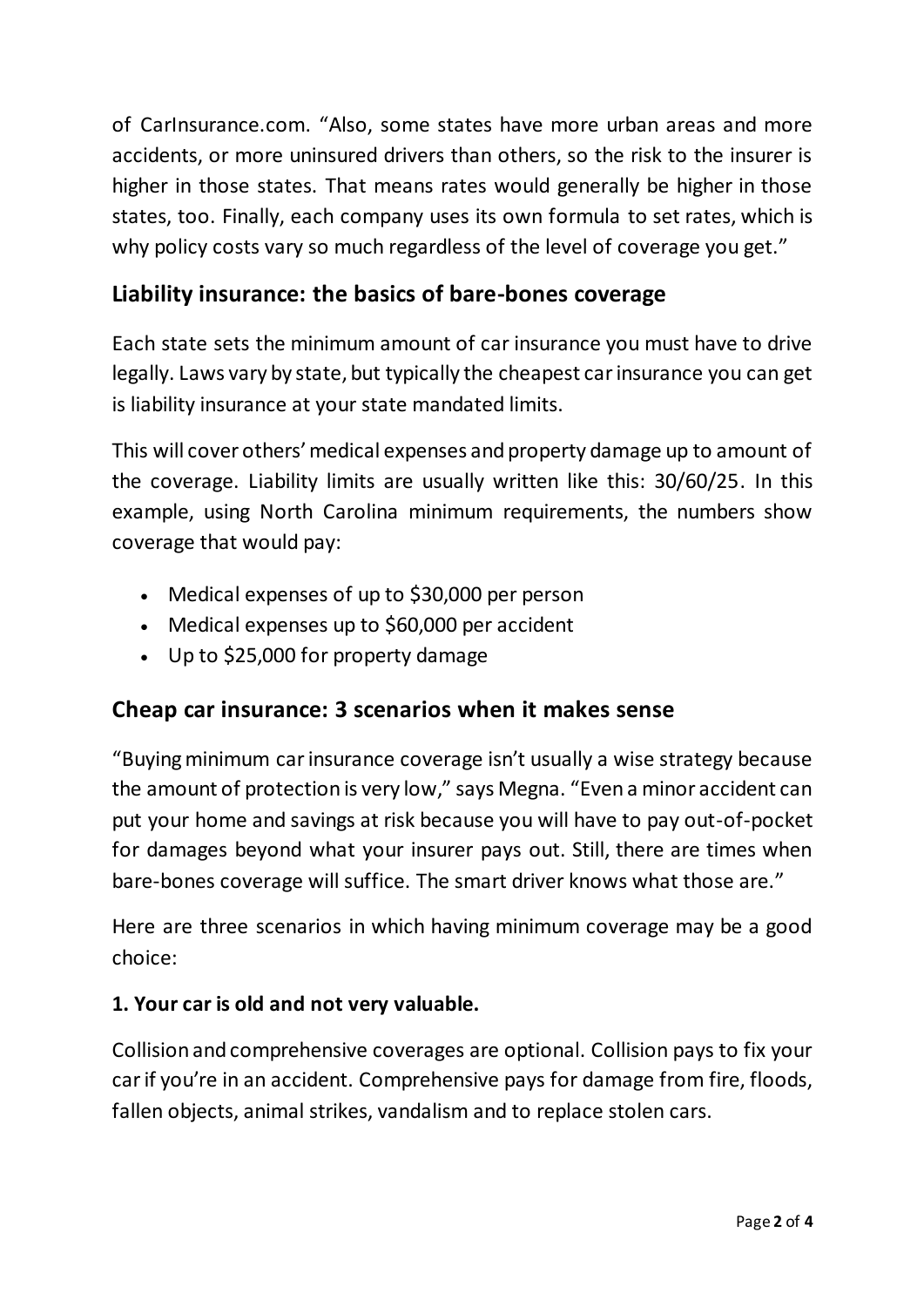Both only pay out up to the actual cash value of your car. That's why you can skip these coverages and just buy liability if your car isn't worth much.

#### **2. You don't drive much.**

The less you drive, the lower your chance is of having an accident, so minimum coverage may suffice if you log few miles on your car.

#### **3. You don't own a home or have assets or savings to protect.**

If you cause an accident, you may be sued to recover damages that exceed your insurance pay out. This would put your home and other assets in jeopardy. However, if you don't have much to seize, you are less likely to be sued.

"Just be warned, however, that even if you're living paycheck-to-paycheck, an insurance company may still ask a judge to garnish your wages," says Megna. "And you run the risk of having a judgment against you that can ruin your credit for years to come."

#### **It's wise to shop around even when buying cheap insurance**

Every car insurance company has its own base rate and does its own calculations when deciding what you pay, which is why it's important to comparison shop to get the best car insurance rates.

Read the full article "[How to get the cheapest car insurance](https://www.carinsurance.com/cheapest-car-insurance.aspx)" to see rates and state minimum requirements for all states. You'll see more information on how to save on car insurance even if you want to buy more protection.

#### **Methodology:**

The state-by-state table shows the average annual rate of 10 ZIP codes for a 2015 Honda Accord in the state for minimum coverage from the following carriers, in no particular order: Progressive, Allstate, State Farm, Nationwide, GEICO and Farmers.

In some states, uninsured/underinsured motorist coverage and/or personal injury protection/medical payments coverage is mandatory in addition to